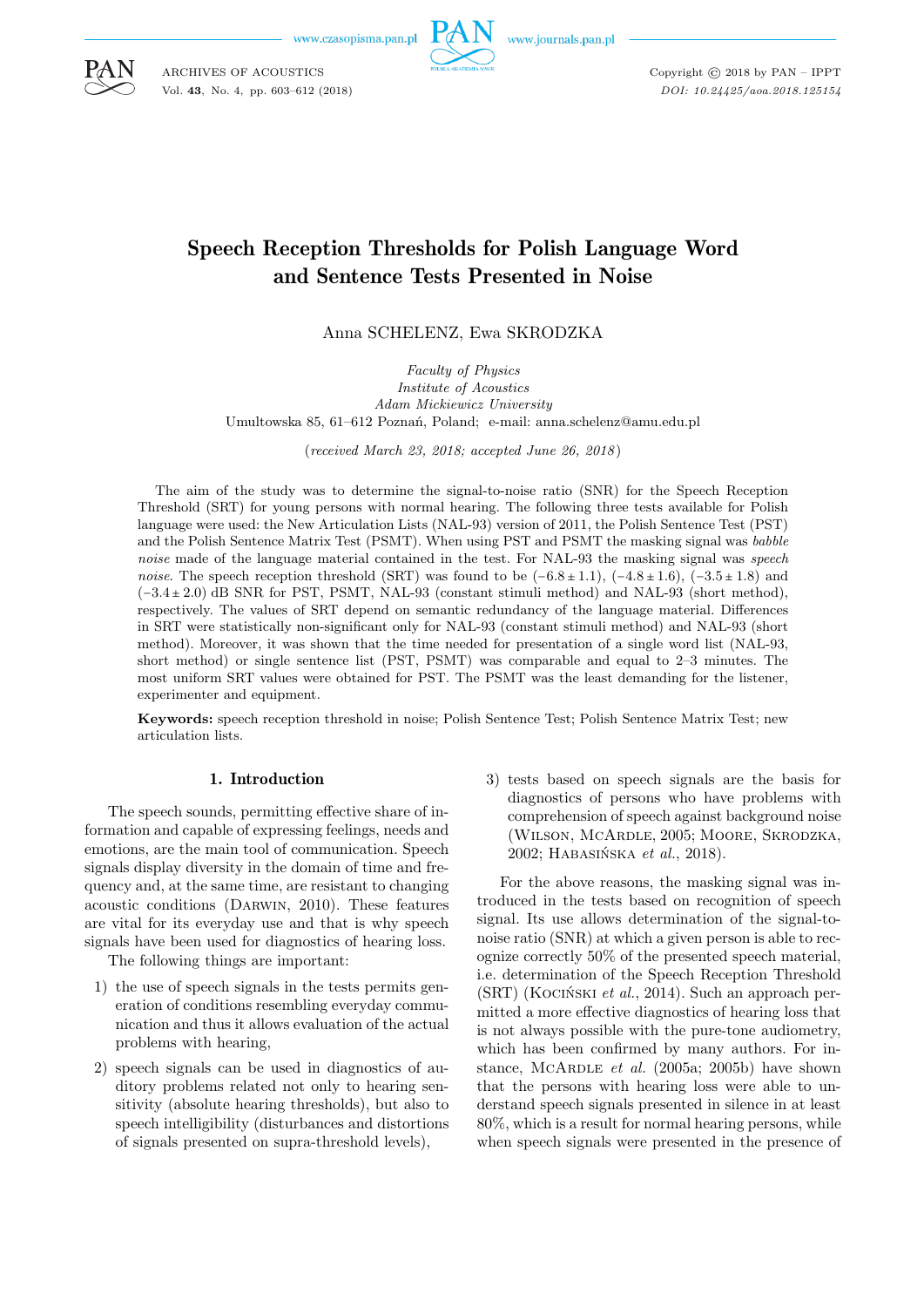background noise, for the same persons SRT was by 6.5 dB higher than for the persons with normal hearing. This experiment confirmed that testing of speech recognition presented in masking conditions permits detection of the hearing loss not detectable by standard diagnostic methods (the pure-tone audiometry, the speech audiometry in silence; MCARDLE *et al.*, 2005a; 2005b). Additional benefits of the tests presented in masking noise are the possibility of carrying out correct prosthetic procedure, definition of actual aims that can be reached with a given hearing aid and hearing aid benefit (Wilson *et al.*, 2007b), and detection of limitations in perception of speech signals in certain acoustic conditions (BRUNGART *et al.*, 2017).

Despite the well-documented benefits of tests based on the use of speech signals against background noise, they have been rarely used in diagnostic work. The reasons for this include the lack of adequate training of the staff being accustomed to certain procedures used for a long time and reluctance to changes in this procedure (different diagnostic material and different methods of interpretation of the results; Wilson, McArdle, 2005). Moreover, the longer time of diagnostics is discouraging. Till recently another problem was the lack of standardization of speech signals permitting analysis of speech recognition in the presence of background noise (Wilson, 2003). At present there are directives on uniformization of testing material for many languages (AKEROYD *et al.*, 2015). Although much progress has been made in this field, different tests are still used in speech audiometry. The differences are related to the language material (words, sentences), semantic redundancy of the test, choice of a speaker and technique of recording, method of test performance, level of signal presentation and type of background noise (Ozimek *et al.*, 2007; Jansen *et al.*, 2012).

For Polish language a few tests for evaluation of speech recognition presented in noise or in quiet have been prepared: the Polish Sentence Test (PST; Ozimek *et al.*, 2009), the Polish Sentence Matrix Test (PSMT; Ozimek *et al.*, 2010) and the New Articulation Lists (NAL-93; Pruszewicz *et al.*, 2011). PST and PSMT contain sentences that can be presented against background noise (so-called *babble noise*) generated on the basis of all sentences occurring in the test (see Fig. 1). Test NAL-93 is composed of monosyllabic words and has been devised for the use without masking noise. In our experiment the NAL-93 test was masked with *speech noise* that is a broadband speech-shaped noise implemented as a standard in audiometers (according to the norm IEC 60645- 1:2017). Each test contained a different number of lists of words or sentences, the tests also differed in the method of obtaining results. For the sentences (PST, PSMT) the adaptive method was used, whereas for

words (NAL-93) the results were obtained by the constant stimuli method. For all tests (PST, PSMT, NAL-93), the result was the value of SRT expressed in terms of SNR.



Fig. 1. The *babble noise* spectrum for PST and PSMT.

The main aim of this study was to determine to what extent these three different types of Polish speech-in-noise tests (sentence, matrix, word) yield similar SRTs in the presence of masking noise. Moreover, the comfort of experiment for the subject and for the experimenter was evaluated and duration as well as reproducibility of results obtained for particular lists from each test were determined.

## 2. The method

## *2.1. Speech and noise material*

The study was performed for three Polish tests: the Polish Sentence Test (PST), the Polish Sentence Matrix Test (PSMT) and the New Articulation Lists (NAL-93) version of 2011. In all tests the speaker was a man. Masking noise was introduced at 300 ms prior to the test signal, the rise time and decay time were 20 ms.

PST contains *everyday sentences* taken from literature, TV, theater, e.g. "firma zatrudnia dwie osoby". The test comprises of 37 sentence lists and each list contains 13 highly redundant sentences. PST was presented in *babble noise* as it is the most effective masker for Polish speech tests. It was generated by a multiple overlapping of all sentences included in the lists, after their earlier modification (some sentences were shifted or reversed in the time domain to obtain a 10-sec masking signal). The study was performed by the adaptive 1-up/1-down method; depending on the listener response the level of the next presentation was increased or decreased, at the constant level of the masker. The response was accepted when the whole sentence was recognized correctly (Ozimek *et al.*, 2009). SRT was calculated from 3 last turning points, including the so called 'virtual point' (the point calculated according to the last answer).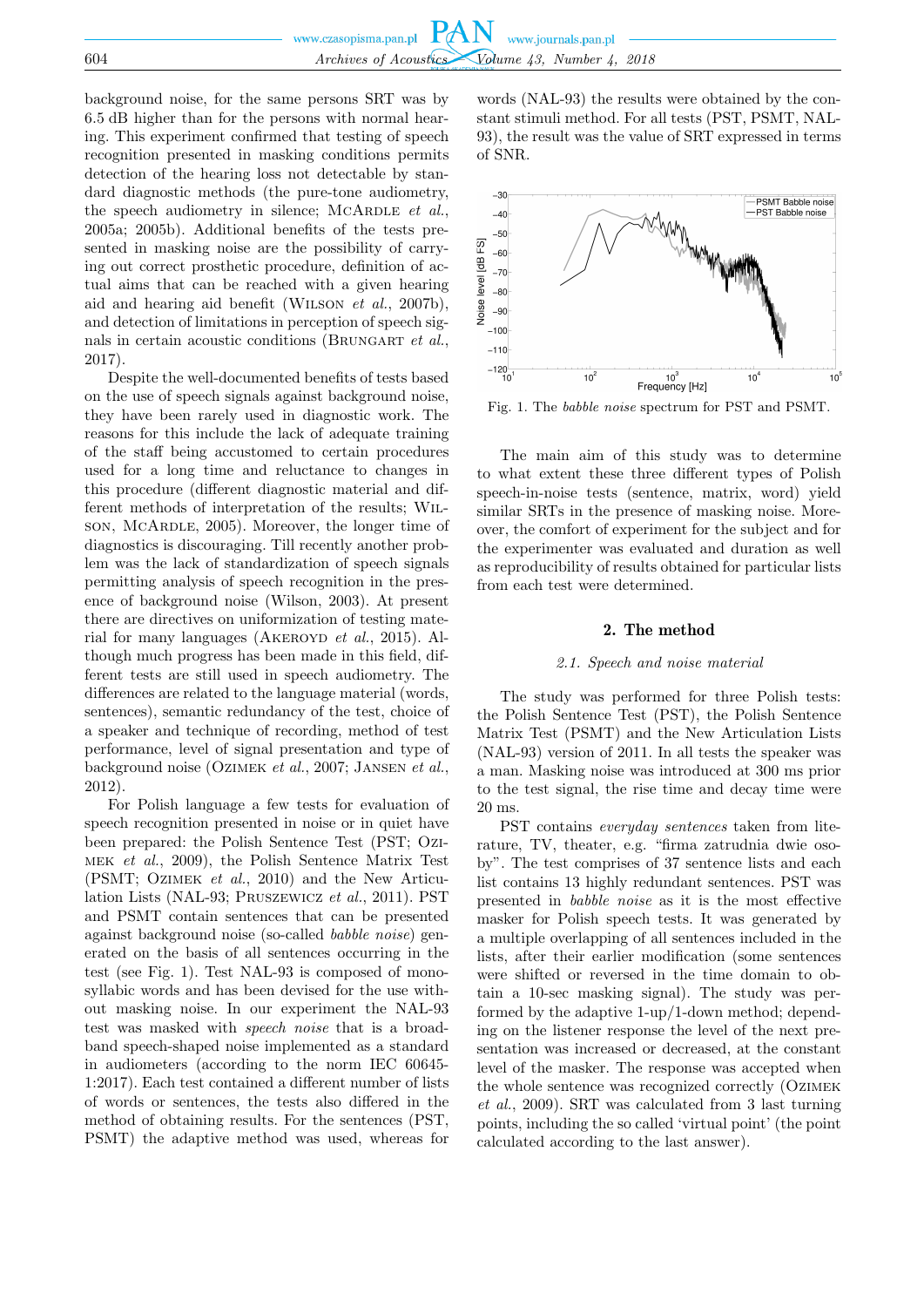PSMT was made in the form of a matrix composed of 5 columns of 10 words in the order of name-verbnumeral-adjective-object (see Table 1). The sentences were generated at random by choosing one word from each column. The 10-sentence lists obtained in this way were semantically unpredictable and therefore they were less redundant than the everyday sentences from PST. The speech material in PSMT was presented in masking *babble noise* that authors of PST obtained by multiple overlapping of the sentences generated on the basis of the matrix. PSMT was presented by the adaptive 1-up/1-down method, the level of the desired signal was changed in response to the listener's answer. The answer was assumed to be correct if all words in the sentence were correctly recognized (Ozimek *et al.*, 2010). Similarly as in PST, the SRT parameter was determined on the basis of the 3 last turning points, including the 'virtual point'.

Table 1. The 50-word matrix used in PSMT.

| Name   | Verb    | Numeral  | Adjective | Object  |
|--------|---------|----------|-----------|---------|
| Tomasz | nosi    | pięć     | dobrych   | piłek   |
| Paweł  | woli    | sześć    | tanich    | gazet   |
| Adam   | widzi   | siedem   | drogich   | soków   |
| Maciei | bierze  | osiem    | pięknych  | dzwonów |
| Michał | daje    | dziewieć | nowych    | opon    |
| Anna   | ma.     | dużo     | starych   | stołów  |
| Ewa    | robi    | sto      | białych   | klocków |
| Maria  | kupi    | tysiac   | żółtych   | toreb   |
| Zofia  | wygra   | wiele    | czarnych  | okien   |
| Julia  | sprzeda | kilka    | dziwnych  | koszy   |

NAL-93 is the word test of low-redundancy and is composed of monosyllabic words (Pruszewicz *et al.*, 2011). The test is divided into 10 lists of 20 words each. The study was performed by the method of constant stimuli; the desired signal was presented at the fixed SNR values permitting speech recognition higher and lower than 50%. The SRT parameter was obtained by interpolation of SNR values for which the speech recognition in noise was a little above and little below 50%. NAL-93 is the most popular test of monosyllabic words in Poland. In our experiment, NAL-93 was masked with broad-band speech-shaped noise, so-called *speech noise*, composed of frequencies in the range of 125– 6000 Hz and the signal decay 12 dB/oct for the frequencies higher than 1 kHz (IEC 60645-1:2017). The use of *speech noise* as a masking signal for NAL-93 instead of *babble noise* needs some clarification. At the stage of experiment preparation, *babble noise* similar to standard masking signals used in PST and PSMT (Ozimek *et al.*, 2009; 2010) was generated for NAL-93, and its effectiveness in masking of monosyllabic words was evaluated. For NAL-93 masked by *speech noise* and *babble noise*, the SRT values determined by

the short method (Subsec. 2.2) were  $-3.4 \pm 2.0$  dB SNR and  $+3.0 \pm 2.4$  dB SNR, respectively. One-way ANOVA  $(F(1, 18) = 42.67; p < 0.001)$  confirmed a statistically significant difference in SRT values obtained for two different masking noises (dependent variable – SRT value, fixed factor  $-$  noise). A high positive value of SRT for NAL-93 masked with *babble noise* should be noted. Although this value indicates a high effectiveness of *babble noise* generated from the speech material contained in NAL-93, its use in audiological measurements rises doubts that follow from the necessity of using NAL-93 signals at presentation level even by 10 dB higher than the values specified in the norm (PN-EN ISO 8253-2, 2010). Thus, if SRT for persons with normal hearing was close to 7 dB SNR, even higher values should be expected for the persons with problems with speech recognition in the presence of noise. It would imply the need to present the test at a level of 80 dB SPL or higher, which would increase the effect of other factors not directly related to the speech comprehension in the presence of noise (e.g. "roll-over" of the psychometric function for some types of hearing loss; Wilson, McArdle, 2005). Besides, in contrast to PST and PSMT, there is no *babble noise* attached to the carrier for NAL-93. Taking into account the above, we decided that for the experiment described as well as for audiological measurements it is not necessary to use a special type of noise, different from hitherto used *speech noise*.

## *2.2. Subjects*

The listeners were a group of 10 persons, from 22 to 32 years of age. Young persons were asked to take part in the experiment in order to eliminate the effect of age-related factors (FÜLLGRABE *et al.*, 2014). The participants had no prior knowledge of the tests and were not paid for taking part in the study. Prior to the experiment, the medical interview, otoscopy, the pure-tone audiometry and the speech audiometry in quiet were carried out. Results of the interview and otoscopy revealed no contraindications as to participation in the experiment. The PTA (Pure-Tone Average) did not exceed 25 dB HL and the recognition of monosyllabic words was not lower than 90% at the presentation level of 65 dB SPL (WHO/PDH/97.3; MARTIN, Clark, 2009).

## 3. Measuring procedure

Measurements were performed in an acoustically insulated audiometric laboratory at the Institute of Acoustics, Adam Mickiewicz University, Poznań. The pure-tone audiometry and NAL-93 were generated via Interacoustics AC40 audiometer, while the sentence tests were carried out on a Lenovo IdeaPad 700 laptop with earphones Sennheiser HD 600. The measurements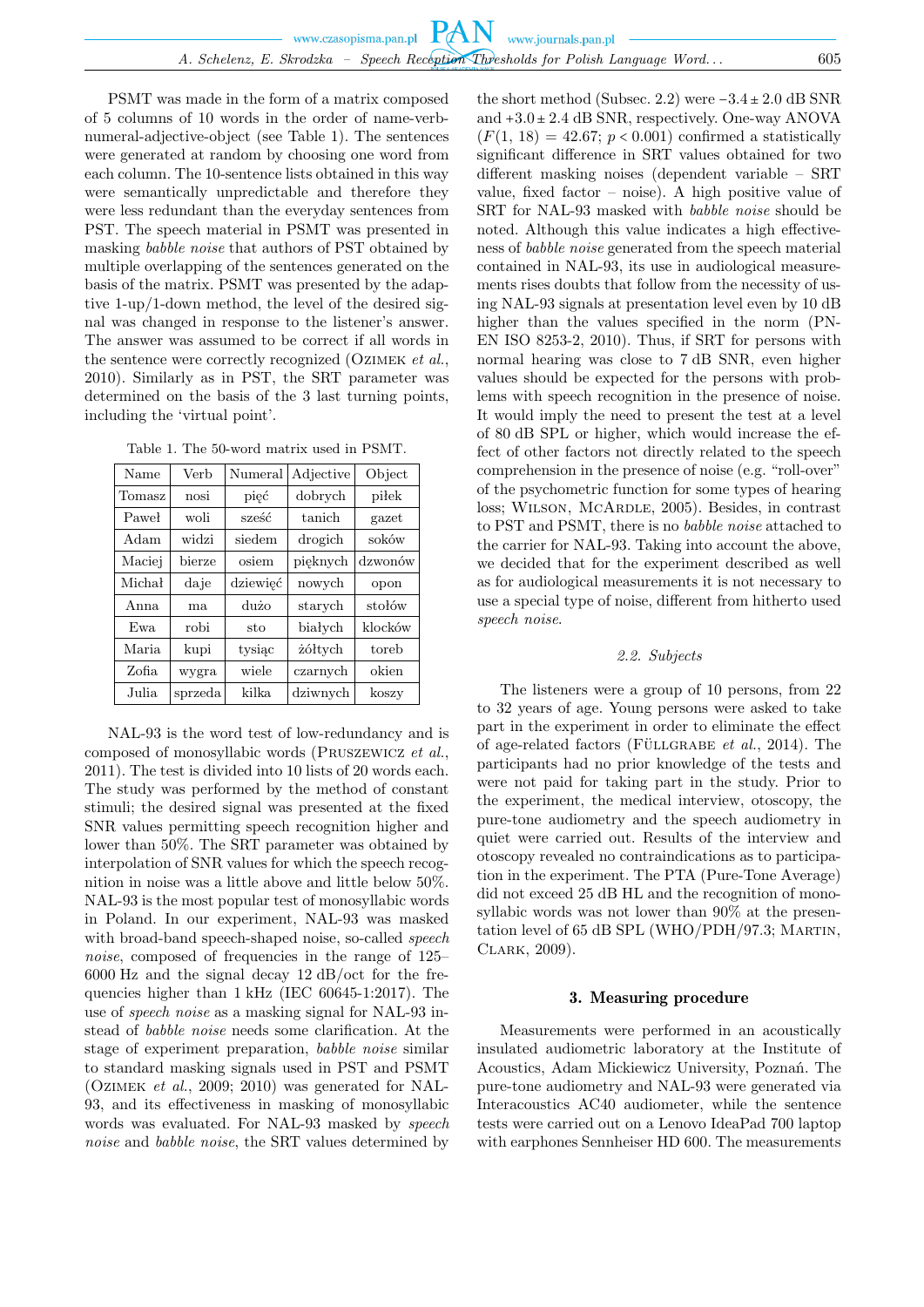were carried out using the special software written for the Institute (Sęk, 2016) that permitted the choice of list and initial parameters for each listener. The adaptive method was used and the change in the presentation level depended on the recognition of the whole sentence. The measurements were made for the better ear of each participant.

At the first stage of the experiment, NAL-93 was presented by two methods:

- 1) the constant stimuli method in which a few word lists were presented and for each of them a different SNR was chosen, and
- 2) the short method in which SNR decreased at a step of 5 dB for each subsequent 5 words from a list.

The second method permitted limitation of the material presented to at most 2 lists. The measurement was finished when the participant was not able to repeat any of the 5 subsequent words at the same presentation level.

In the method of constant stimuli, SRT was determined in the way described in Subsec. 2.1 (PN-EN ISO 8253-2:2010). In the short method, SRT was calculated based on the Spearman-Kärber Eq.  $(1)$  (FINNEY, 1952):

$$
S = l + \frac{d}{2} - \frac{d \cdot n}{w},\tag{1}
$$

where  $S$  – the signal level at which the speech recognition was  $50\%$  [dB SPL],  $l$  – the lowest level of signal presentation at which the speech recognition was 100% [dB SPL],  $d$  – the step at which speech signal level was changed  $[dB]$ ,  $w$  – number of words presented at a given signal level,  $n$  – number of correctly recognized words from the list.

Substituting the values  $d = 5$  dB,  $w = 5$  words, and taking into account the level of masking signal N [dB SPL], Eq. (1) was transformed to:

$$
SRT = S - N = \left(l + \frac{5}{2} - n\right) - N.\tag{2}
$$

The use of the short method permitted limitation of the presented material to 1–2 words lists, which enabled to determine SRT parameter in a shorter time than by the constant stimuli method. The aim of the experiment was to check if the two methods provide the same results, so if it is possible to shorten the measurements with no compromise to the results. The noise level for all participants was 65 dB SPL, the initial level of the desired signal was 70 dB SPL and it was changed at a step of 5 dB.

SRT was determined for PST and PSMT in the way described in Subsec. 2.1, on the basis of the average from the last three turning points. For PST lists no. 5 and 8 were selected at random. The participants were asked to indicate the words they had heard in the

sentence from those presented on the screen. The initial level of the speech signal was 68 dB SPL and for the first 4 sentences it was changed at a step of 2 dB, while for the subsequent ones at a step of 1 dB. The noise level was 70 dB SPL. The level values of noise and speech signals were chosen on the basis of the study by Ozimek *et al.* (2009).

PSMT test was similar to PST, the difference was that the words presented on the screen were replaced with a matrix made of 5 columns of 10 words on the basis of which subsequent sentences were generated. The initial level of speech and noise presentation was the same, of 65 dB SPL, as recommended by Ozimek *et al.* (2010). The lists were chosen at random by the software and each participant was asked to listen to two of them. No preliminary training in which the participants could listen to the material was made, which is a deviation from the procedure recommended for the matrix type tests (Jansen *et al.*, 2012). However, such a decision was motivated by a routine of clinical testing, where testing time restrictions prohibit sufficient training.

# 4. Results

The SRT values obtained in the NAL-93 test determined by the method of constant stimuli and the short method are given in Table 2. The mean SRT value obtained for all participants for the constant stimuli method was  $-3.5$  dB SNR (SD = 1.8 dB SNR), while for the shortened method  $-3.4$  dB SNR (SD = 2.0 dB SNR). These values are not in agreement with the value of −5.4 dB SNR given in literature (Lorens *et al.*, 2006), which was confirmed by Student's t-test  $(t(9) = 3.38, p = 0.01$  for the constant stimuli method

Table 2. SRT values obtained for NAL-93 using the constant stimuli method and short method.

|                | SRT [dB SNR]               |              |  |  |
|----------------|----------------------------|--------------|--|--|
| Subject        | Constant stimuli<br>method | Short method |  |  |
| 1              | $-4.0$                     | $-3.0$       |  |  |
| 2              | $-6.0$                     | $-6.0$       |  |  |
| 3              | $-2.0$                     | $-3.0$       |  |  |
| 4              | $-3.0$                     | $-1.0$       |  |  |
| 5              | $-1.0$                     | $-1.0$       |  |  |
| 6              | $-5.0$                     | $-2.0$       |  |  |
| $\overline{7}$ | $-2.0$                     | $-2.0$       |  |  |
| 8              | $-2.0$                     | $-4.0$       |  |  |
| 9              | $-6.0$                     | $-6.0$       |  |  |
| 10             | $-4.0$                     | $-6.0$       |  |  |
| Mean           | $-3.5$                     | $-3.4$       |  |  |
| SD             | 1.8                        | 2.0          |  |  |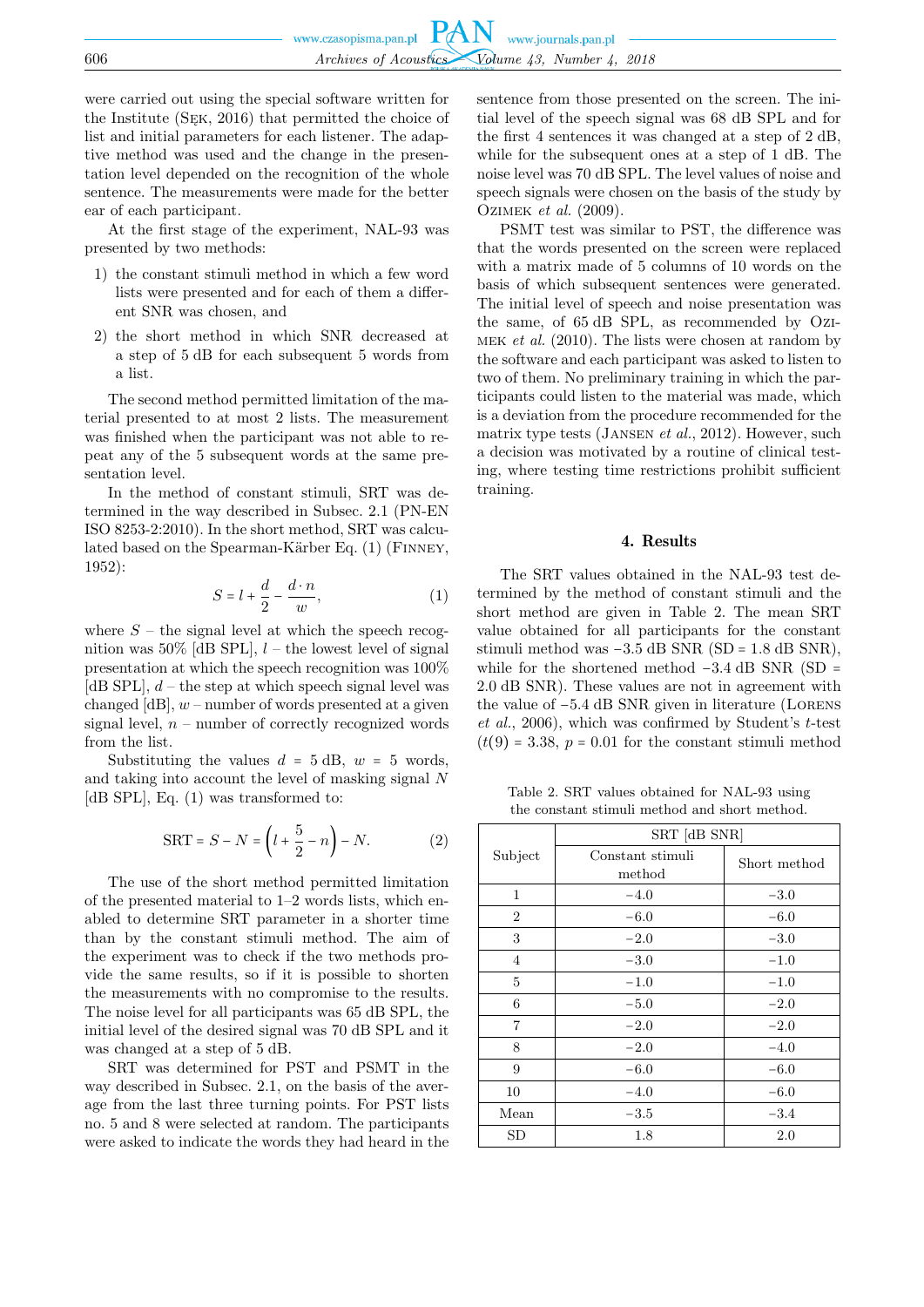and  $t(9) = 3.15$ ,  $p = 0.01$  for the short method). The differences may come from different acoustic conditions in which the tests were carried out and from no information on the type and level of noise used by LORENS *et al.* (2006).

In order to verify if the method of constant stimuli and the short method provide equivalent results, the one-way analysis of variance (ANOVA) was performed. In the Tukey's test,  $F(1, 18) = 0.01$  was obtained at the level of significance of  $p = 0.91$ , so no statistically significant differences between the results provided by the two methods were found (dependent variable – SRT value, fixed factor – method).

Table 3 presents the SRT values for PST and PSMT, obtained by the participants for the two lists from each test, the mean value and standard deviation. One-way ANOVA revealed statistically significant differences between the reception threshold obtained for PST and PSMT  $(F(1, 38) = 19.69; p < 0.001;$  dependent variable –  $SRT$  value, fixed factor – test). This difference can be explained by taking into account that

- 1) the range of SRT for a single participant was lower than 2.5 dB for PST and over 4 dB for PSMT, and
- 2) SRT values obtained for PSMT were by about 2 dB higher than those obtained for PST.

Table 3. SRT values obtained for PST and PSMT for two selected lists from each test.

| Subject        | SRT [dB SNR] |            |             |             |  |
|----------------|--------------|------------|-------------|-------------|--|
|                | <b>PST</b>   | <b>PST</b> | <b>PSMT</b> | <b>PSMT</b> |  |
|                | (list 5)     | (list 8)   | (list 1)    | (list 2)    |  |
| 1              | $-5.3$       | $-6.3$     | $-6.7$      | $-5$        |  |
| $\overline{2}$ | $-7.7$       | $-5.3$     | $-6.3$      | $-4.7$      |  |
| 3              | $-7.3$       | $-6.7$     | $-2.3$      | $-5.7$      |  |
| 4              | $-4.3$       | $-6.3$     | $-4.3$      | $-2.7$      |  |
| 5              | $-7.0$       | $-7.3$     | $-4.3$      | $-2.3$      |  |
| 6              | $-8.0$       | $-8.7$     | $-3.3$      | $-7.7$      |  |
| $\overline{7}$ | $-6.7$       | $-7.3$     | $-3.7$      | $-4.0$      |  |
| 8              | $-7.0$       | $-7.3$     | $-5.0$      | $-5.0$      |  |
| 9              | $-7.7$       | $-7.7$     | $-6.7$      | $-8.0$      |  |
| 10             | $-5.3$       | $-6.0$     | $-4.3$      | $-4.0$      |  |
| Mean           | $-6.6$       | $-6.9$     | $-4.7$      | $-4.9$      |  |
| SD             | 1.2          | 1.0        | 1.5         | 1.9         |  |

# 5. Discussion

# *5.1. NAL-93*

The possibility of using Eq. (2) to obtain SRT parameter for NAL-93 permits a significant shortening of the time of testing as only one or two word lists need to be presented. The language material in NAL-93 is much limited. A smaller number of lists that need to be

presented permits a repeated use of NAL-93 as the participants have no chance to remember the speech material, i.e. there is no effect of training (Niewiarowski, 2013). The one-way ANOVA results for all the NAL-93 material proved that SRT value is independent of the choice of list  $(F(7, 72) = 2.12, p = 0.05;$  dependent variable – SRT value, fixed factor – word list). Analysis of the mean value and SD obtained for a given list (list no. 7) from NAL-93 revealed greater variety of results between the participants than for the sentence tests (see Table 4). During the experiment we noted a few issues that seem to question the accuracy of the NAL-93 test:

- 1) Upon presentation of the material (list no. 1), both in quiet and in *speech noise*, some of the words were incorrectly recognized even at a high sound level (65 dB SPL). It was noted in particular for the words /plus/ and /pit/ which were understood as /blus/ and /bit/. The reasons can be the lack of earlier acquaintance with the material (which is the condition of using NAL-93), similarity of the misrecognized sounds (voiceless pronunciation and low energy), poor quality of recording and specific character of the speaker's voice. In case of using a classical constant stimuli method it was not a problem, but it significantly adversely affected the use of the short method.
- 2) The use of the short method for NAL-93 leads to disturbances to acoustic, phonetic and structural equilibration of the speech material. The lists of words in NAL-93 were generated so that each of them contained the same acoustic-phonetic structures (Jassem, 1973). Presentation of a complete list at a fixed sound level maintains the features of equilibration. When the intensity of the stimulus within the same list was changed (needed for the use of Eq.  $(2)$ , at each sound level only a part of the structures was presented. Although it could affect the speech comprehension, analysis of the results did not confirm this possibility.
- 3) The influence of experimenter they had on the results was significant, in particular when the participant whispered the words (his/her response) or when the participant gave a few versions of the word they had just heard. The experimenter had to interpret the response and thus influenced the result (1 to 2 words per list). The problem

Table 4. SRT values averaged over all participants obtained for Polish language tests (NAL-93, PST and PSMT).

| Test        | SRT [dB SNR] |     |  |
|-------------|--------------|-----|--|
|             | Mean         | SD  |  |
| $NAL-93$    | $-3.4$       | 2.0 |  |
| <b>PST</b>  | $-6.8$       | 1.1 |  |
| <b>PSMT</b> | -4.8         | 1.6 |  |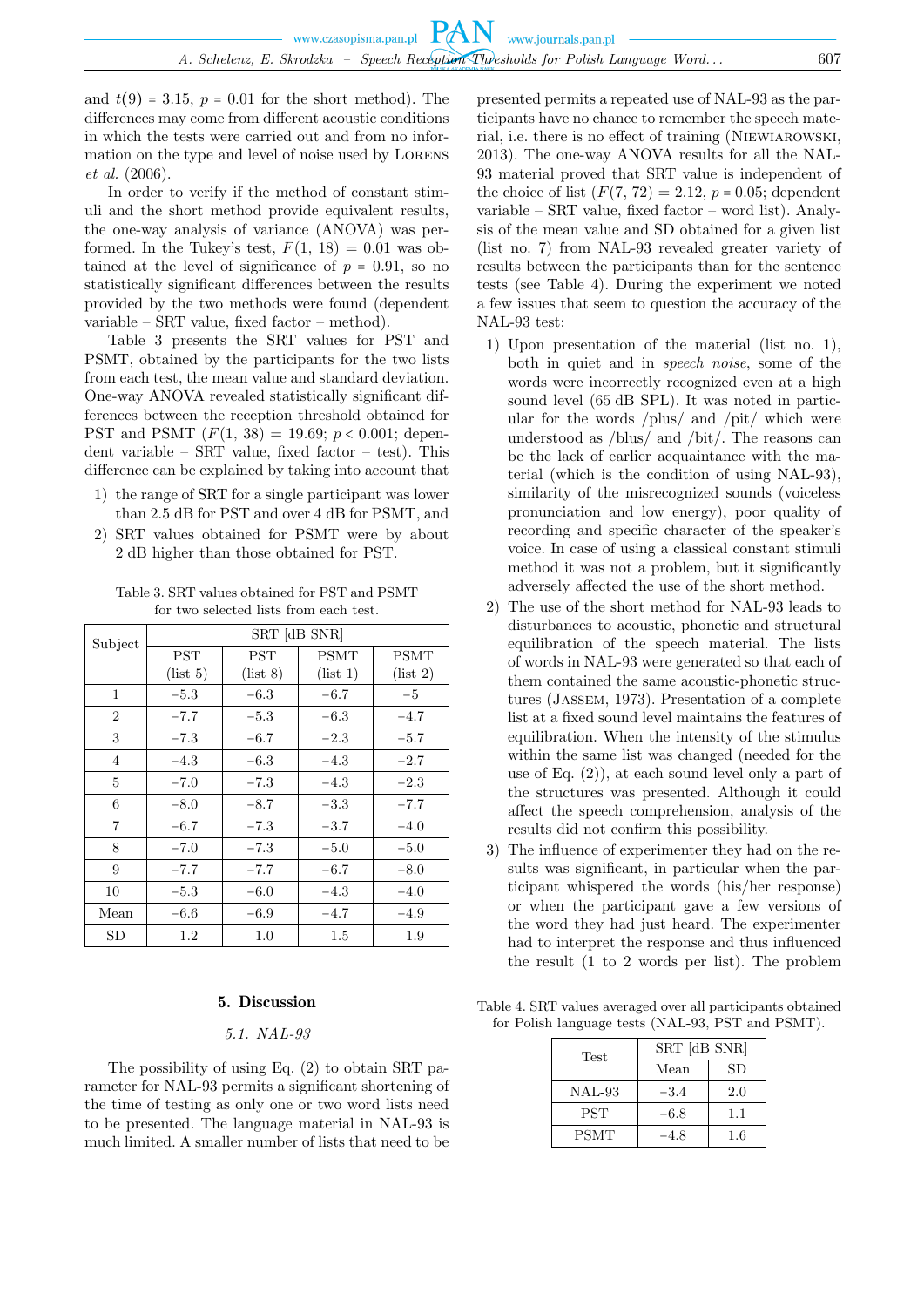could be eliminated if the participants were asked to write or choose their responses from a given list of words.

# *5.2. PST*

The usefulness of PST comes from the simplicity of examination (test procedure and SRT determination), short time of measurement and reproducibility of results for different lists. In contrast to NAL-93, the PST results were significantly dependent on cognitive factors. In the experiment we used a panel containing a set of words from which the participants were asked to choose the words they heard. Although it facilitated the collection of results, it demanded greater engagement of the listener. The participants complained that the necessity of finding the right words in the panel made it more difficult for them to memorize the whole sentence. Frequent mistakes in responses were caused by attention distraction and the appearance of words of similar spelling on the screen, e.g. /groszy/ and /gorszy/. Another problem was related to grammatical mistakes, e.g. /tą książkę/ instead of /tę książkę/). In order to avoid the effect of the mistakes on determined SRT, the role of the experimenter was essential as they controlled the procedure of the choice of words that could influence the SRT value.

# *5.3. PSMT*

The results obtained for PSMT were also significantly affected by the cognitive factors:

- 1) the participants had problems with remembering the whole sentence because of the necessity of checking up each word in the matrix,
- 2) the use of one set of words for the whole sentence list caused problems following from mixing up the contents of subsequent presentations,
- 3) the cognitive neutrality of the sentences was questioned as certain elements of the test aroused some associations, distracting the attention from the sentence.

An important problem was the lack of dynamic equilibrium between the subsequent words in the sentence (the first word was evaluated as less loud than the other words). A possible reason for lower reproducibility of the SRT for PSMT for individual participant (in comparison with PST) could be the number of sentences presented. Determination of SRT by the adaptive method is related to the necessity of obtaining of at least three turning points. As the material in the PSMT test was rather modest (10 sentences in a list), each mistake had a significant effect on the final result. In order to be able to make effective use of the adaptive method we tried to resolve this problem. One of the proposed solutions was a greater change in SNR for subsequent sentences. However, it was related to

a greater scatter of SRT values. Another proposition was to decrease SNR for the first sentence in order to get SRT quicker. This solution was also ineffective because of incorrect responses of some participants already for the first sentences in the list. We finally decided to double the number of sentences in the list, similarly as it has been proposed by Ozimek *et al.* (2010), which permitted obtaining a greater number of turning points. Although this solution extended the time of examination, it ensured determination of a more accurate SRT value.

# *5.4. Comparative analysis*

In order to verify the usefulness of Polish language tests, their comparative analysis was made. The analysis concerned the SRT values and homogeneity, the effect of redundancy on the results, simplicity and time of experiments. The results from each pair of tests were subjected to one-way ANOVA analysis. In all comparisons the analysis revealed statistically significant differences between the results  $(F(1, 28) = 35.67; p <$ 0.001 for NAL-93 and PST;  $F(1, 28) = 4.16$ ;  $p = 0.05$ for NAL-93 and PSMT;  $F(1, 38) = 19.69$ ;  $p < 0.001$ for PST and PSMT; dependent variable – SRT value, fixed factor  $-\text{ test}$ <sup>1</sup>. The results of ANOVA mean that for correct evaluation of the speech reception threshold for Polish language it is necessary to take into account the SRT parameter together with the test used for its determination. The results obtained for NAL-93, PST and PSMT should be interpreted independently.

Table 4 presents the SRT values averaged over all participants for particular tests. The results are strongly correlated with redundancy of the materials analyzed. The greatest scatter of SRT values  $(SD = 2 dB SNR)$  was obtained for the low-redundancy monosyllable word test NAL-93, in which the recognition of words was hindered by the lack of context and lack of training prior to the examination. The results of PSMT, in which the understanding of sentences was established on the basis of the choice of words from a matrix, were characterized by higher uniformity  $(SD = 1.6$  dB SNR). The lowest standard deviation  $(SD = 1.1$  dB SNR) was obtained for highly redundant PST, which was explained as related to the presentation of words (to be selected) on the screen and the possibility of making use of the context for correct understanding of sentences. The language material characterized by diversity in the aspect of the contents and redundancy, makes an important tool in audiological examination. The diversity permits the use of tests for examination of different traits of the ear (Surmanowicz-Demenko, 2011).

<sup>&</sup>lt;sup>1</sup>The difference between the averaged values obtained for the word and matrix tests was bordering on the limit of significance. However, taking into account the use of the tests, this result was evaluated as insufficient to assume that the results are equivalent.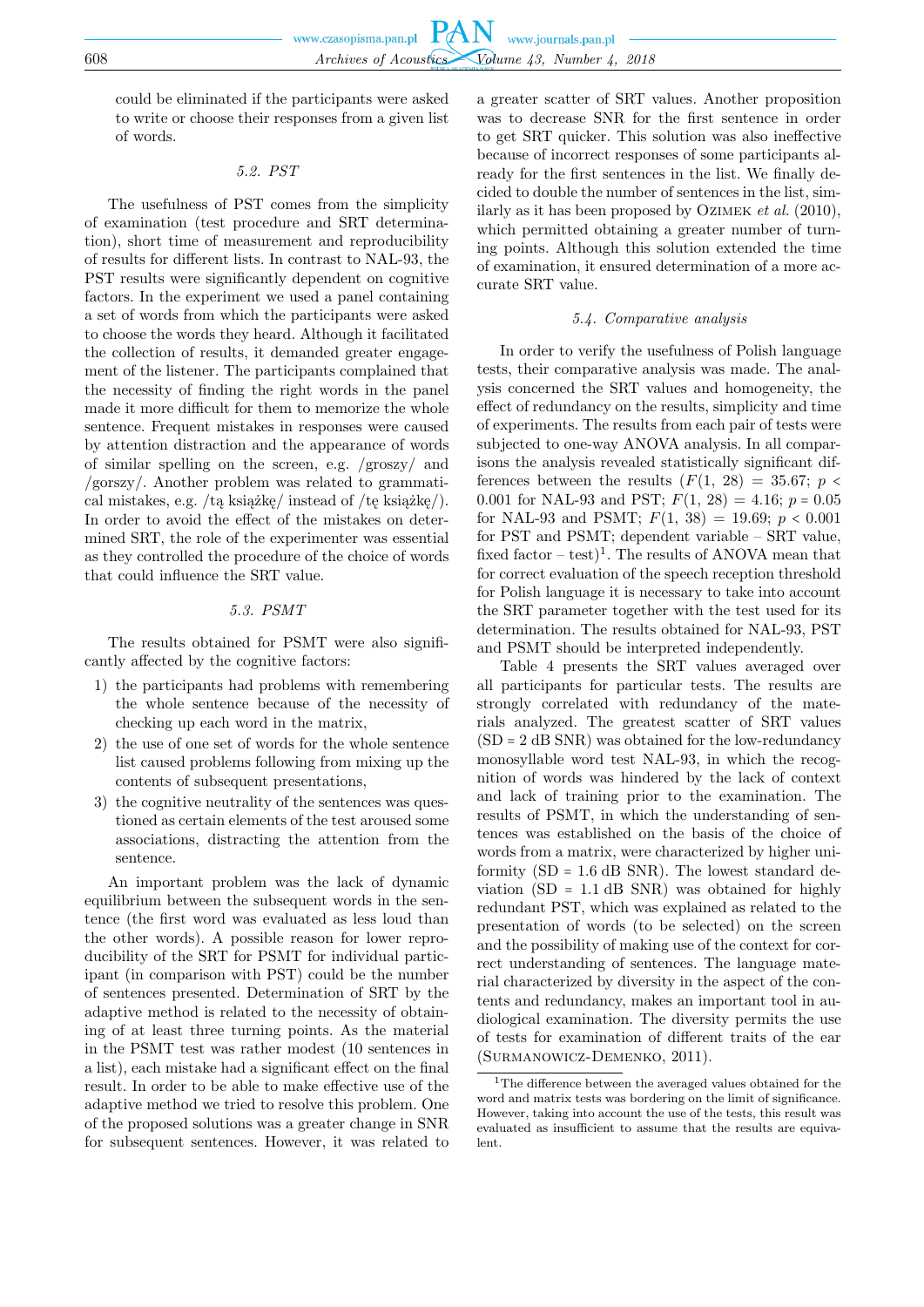Another element of analysis was the evaluation of the difficulties in taking particular tests. The least demanding was PSMT as:

- 1) the respondent needed only a computer software and properly calibrated earphones, so no advanced hardware was needed, and
- 2) experimenter interference was unnecessary.

The experimenter's task was to start the computer program. A similar test was PST, however, it demanded more attention from the experimenter. The NAL-93 test was the most difficult, which was related to the need of using the audiometer and active engagement of the experimenter.

The time of the NAL-93, PST and PSMT tests realization was similar. Presentation of a single word or sentence list took on average 2–3 minutes, depending on the pace of the participants response. For NAL-93 the time of realization was determined for the short method of measurements. The use of the constant stimuli method in NAL-93 or increase in the number of sentences in the matrix test would considerably extend the time of examination.

## *5.5. Comparison with previous results*

On the basis of literature results, the SRT values obtained for the language material presented in background noise were validated. The speech reception threshold for NAL-93 was −3.4 dB SNR and was by 2 dB higher than −5.4 dB SNR reported by Lorens *et al.* (2006). The reasons for the differences can be:

- 1) different method of SRT determination in our experiment (short method) only one list of words was used and SRT was calculated from Eq. (2). LORENS *et al.* (2006) interpolated the results obtained for three selected SNRs, presenting three lists of words at each level,
- 2) the masking signal used by Lorens *et al.* has not been comprehensively described – the SRT value they obtained was −5.4 dB SNR for NAL-93 but no information has been given on background noise (see Table 5).

SRT obtained for the Polish language word test (NAL-93) was compared with the results of the English language WIN (Words in Noise) test in which monosyllabic words are presented in noise (Wilson, Burks, 2005). For the Polish NAL-93 test masked by *speech noise*, SRT was −3.4 dB SNR. In the English WIN test presented in the presence of *multitalker babble*, SRT was +4.5 dB SNR, in the WIN test masked by speechspectrum noise, SRT was  $+6.6$  dB SNR (see Table 5). The differences in SRT values for Polish and English tests could be related to differences in language and masking noise applied. In both tests the same method of calculation, based on Eq. (2) was used.

For PST presented in *babble noise*, SRT was −6.8 dB SNR, which was by 0.6 dB lower than −6.2 dB SNR obtained by Ozimek *et al.* (2009). The methods of measurements and masking noise were the same in both tests. Student's t-test  $(t(19) = -0.86,$  $p = 0.40$ ) confirmed statistically non-significant differences between the results. Small difference between the values can follow from the number of participants and the number of lists. In the experiment described by Ozimek *et al.* (2009) the number of participants was 35 and the mean SRT was determined for 35 sentence lists, while in our experiment 10 participants took part and SRT was determined for 2 sentence lists. The value SRT = −6.8 dB SNR obtained for PST is comparable with −7.4 dB SNR obtained for the French language test FIST (LUTS  $et$  al., 2008) and with SRT = −6.2 dB SNR obtained for the German language test GÖSA (KOLLMEIER, WESSELKAMP, 1997), in which the speakers were men. The reasons for the differences between SRT values obtained for PST, FIST and GOSA can be the different number of participants, different masking noise, and scoring method (see Table 6). For the sake of comparison, Table 6 presents SRT values for the other two sentence tests, for Dutch and American language (Ozimek *et al.*, 2009). Although the way of presentation was the same, the values are higher than those obtained for PST. The reason for the differences may result from significant language differences, e.g. Polish language has the greatest number of affricates among all European languages (it results in an exhibition of a significant amount of energy for high frequencies – above 5 kHz; Habasińska *et al.* (2018)).

For PSMT test presented in the presence of *babble noise*, SRT was −4.8 dB SNR, which is by 3 dB higher

Table 5. Comparison of results of a Polish and English word tests and SRT values obtained (reported by different authors and obtained in the current study).

| $\operatorname{Test}$                   | Speaker gender | Masker                | Mean SRT [dB SNR] | Subjects |
|-----------------------------------------|----------------|-----------------------|-------------------|----------|
| NAL-93<br>(current study)               | male           | speech noise          | $-3.4~(\pm 2.0)$  | 10       |
| $NAL-93$<br>(LORENS $et \ al.,\ 2006$ ) | male           | (no information)      | $-5.4$            | 20       |
| WIN                                     | female         | multitalker babble    | 4.5 $(\pm 1.3)$   | -24      |
| (WILSON $et$ al., 2007a)                |                | speech-spectrum noise | 6.6 $(\pm 1.0)$   | 24       |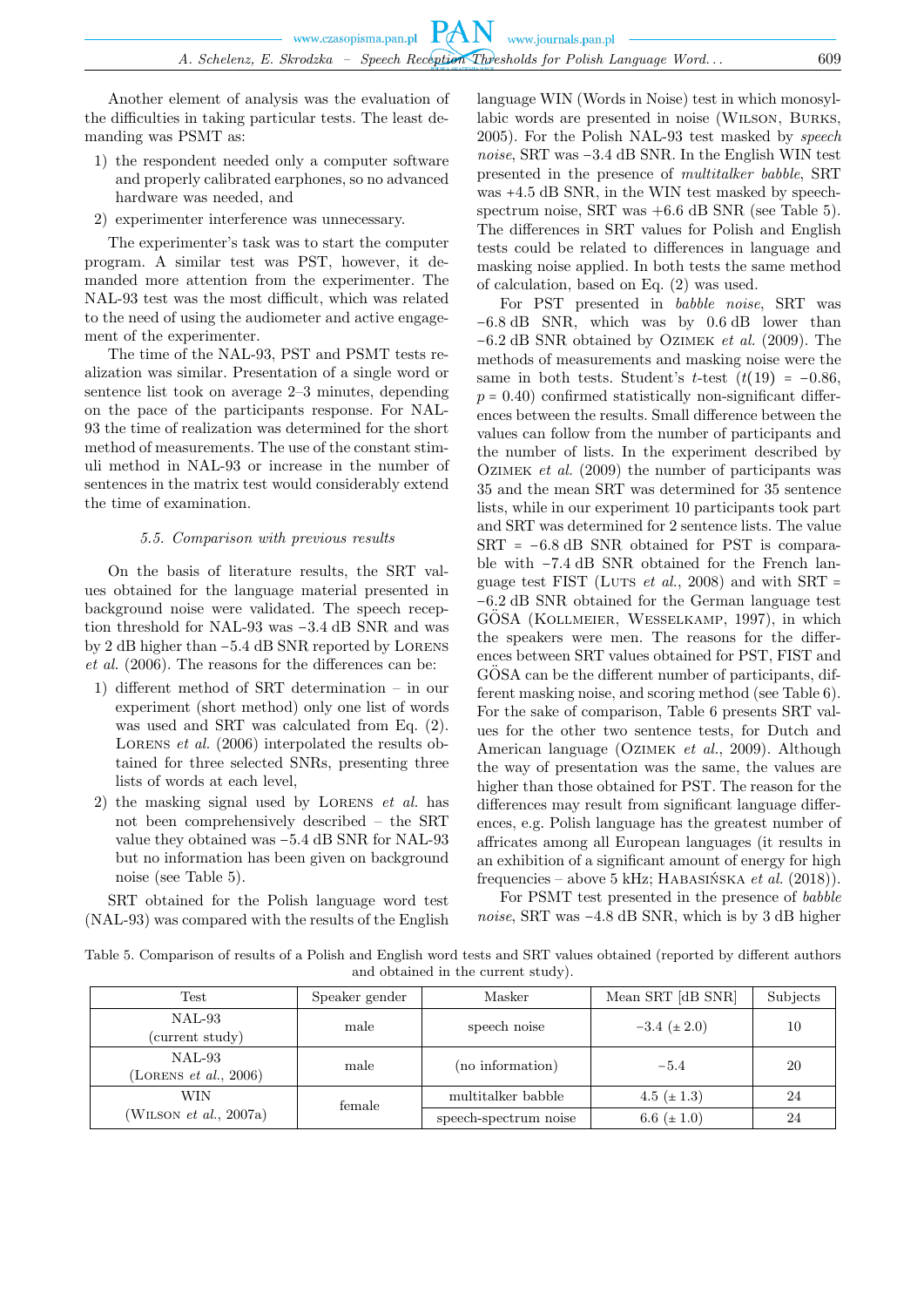Table 6. Comparison of results of sentence tests reported by different authors and obtained in the current study, made for semantically predictable sentences presented by a male speaker.

| Language                                   | Mean SRT<br>$dB$ SNR | Listeners | Scoring method   | Masker                              |
|--------------------------------------------|----------------------|-----------|------------------|-------------------------------------|
| Dutch<br>(VERSELD et al., 2000)            | $-4.0~(\pm 0.5)$     | 12        | sentence scoring | individually shaped white noise     |
| French<br>(LUTS <i>et al.</i> , 2008)      | $-7.4~(\pm 0.7)$     | 20        | sentence scoring | stationary speech-shaped noise      |
| German<br>(KOLLMEIER, WESSELKAMP, 1997)    | $-6.2~(\pm 0.3)$     | 20        | word scoring     | superposition of monosyllabic words |
| American<br>(NILSSON <i>et al.</i> , 1994) | $-2.9~(\pm 0.8)$     | 18        | sentence scoring | stationary speech-shaped noise      |
| Polish<br>(OZIMEK et al., 2009)            | $-6.2~(\pm 0.2)$     | 35        | sentence scoring | babble noise                        |
| Polish (current study)                     | $-6.8~(\pm 1.1)$     | 10        | sentence scoring | babble noise                        |

Table 7. Comparison of the results of matrix tests reported by different authors and obtained in the current study. SRT values obtained by adaptive method.

| Language                                  | Speaker | Mean SRT [dB SNR] | Subjects |
|-------------------------------------------|---------|-------------------|----------|
| German<br>$(B$ RAND <i>et al.</i> , 2004) | male    | $-6.3~(\pm 0.6)$  | 20       |
| Italian<br>PUGLISI <i>et al.</i> , $2015$ | female  | $-7.4~(\pm 0.8)$  | 55       |
| Polish<br>(OZIMEK et al., 2010)           | male    | $-8.0~(\pm 1.3)$  | 30       |
| Polish (current study)                    | male    | $-4.8~(\pm 1.6)$  | 10       |
| Russian<br>(WARZYBOK et al., 2015)        | female  | $-9.4~(\pm 0.8)$  | 77       |
| Spanish<br>HOCHMUTH $et$ al., 2012)       | female  | $-7.2~(\pm 0.7)$  | 68       |

than SRT = −8 dB SNR reported by Ozimek *et al.* (2010). Student's t-test  $(t(19) = 9.70, p < 0.001)$  indicated statistically significant differences between the results. The difference could be related to:

- 1) different number of participants,
- 2) different number of lists (in our experiment the SRT value was calculated for 2 sentence lists, while in the Ozimek *et al.* (2010) 10 sentence lists were used),
- 3) different number of sentences on a single list (in our experiment lists comprised of 10 sentences, while in the OZIMEK *et al.* experiment there were 20 sentences on each list).

The matrix tests for the majority of languages are made according to the same rules (AKEROYD *et al.*, 2015), their universal character permits making comparisons. Table 7 presents SRT values obtained for the European matrix tests, in which the SRT value was determined by the adaptive "closed-set" method. For each European language test mentioned in the table, SRT values were smaller than those obtained in our experiment. The closest result was obtained

for the German matrix test (−6.3 dB SNR; Brand *et al.*, 2004). It was also the only test of the compared ones in which the speaker was a man. The SRT values for the other matrix tests were in the range from −7.2 dB SNR for the Spanish test (Hochmuth *et al.*, 2012) to −9.4 dB SNR for the Russian test (Kollmeier *et al.*, 2015). By a few dB higher value of SRT obtained in our study (compared to other languages) can be related to a different way of scoring – only in the Polish matrix test not individual words but sentences were scored.

## 6. Conclusions

On the basis of the results obtained in our experiment for young participants, the following conclusions can be drawn:

- For the Polish Sentence Test (PST) presented in *babble noise* generated from the sentence material used in this test:  $SRT = -6.8 \pm 1.1$  dB SNR.
- For the Polish Sentence Matrix Test (PSMT) presented in *babble noise* generated from the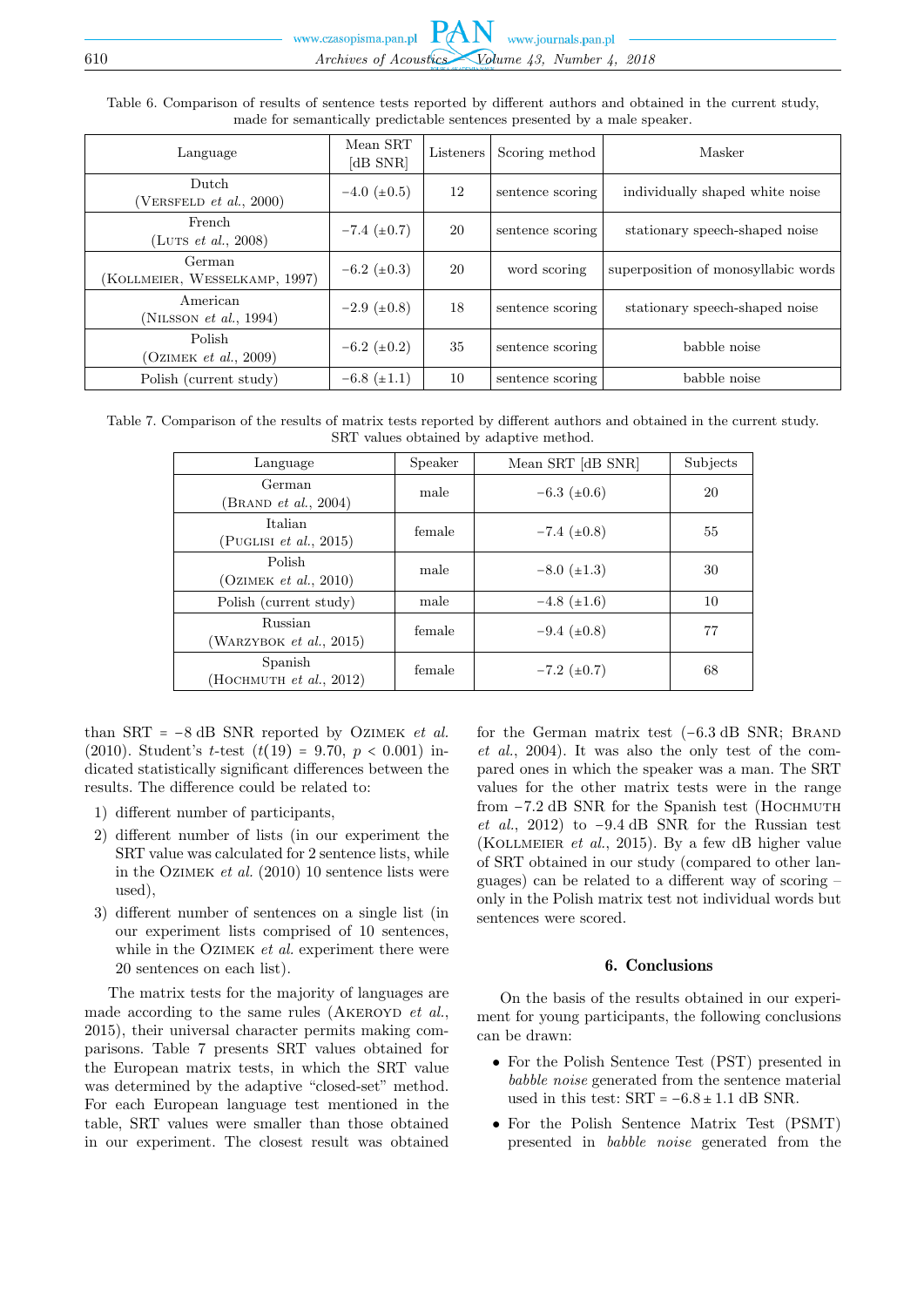sentence material used in this test: SRT =  $-4.8 \pm 1.6$  dB SNR.

- For the New Articulation Lists (NAL-93) presented in *speech noise*,  $SRT = -3.4 \pm 2.0$  dB SNR when the examination was performed by the short method. When the examination was performed by the constant stimuli method: SRT =  $-3.5 \pm 1.8$  dB SNR. No statistically significant differences in SRT were revealed by these two methods.
- The time needed for presentation of a single word list (NAL-93, short method) or a single sentence list (PST, PSMT) is comparable and equal to 2–3 minutes.

PSMT test is the least demanding as to the hardware and other equipment needed and is the simplest both for the participants and the experimenter. The most difficult and experimentally demanding is the NAL-93 test.

#### Acknowledgments

We express our deep gratitude to Professor Aleksander Sęk for preparing the software and helpful comments on earlier versions of the text; listeners – for commitment and patience in experiments; and three anonymous reviewers for comments and suggestions that helped in the preparation of the final version of the paper.

#### References

- 1. Akeroyd M.A. *et al.* (2015), *International Collegium of Rehabilitative Audiology (ICRA) recommendations for the construction of multilingual speech tests ICRA Working Group on Multilingual Speech Tests*, International Journal of Audiology, **54**, Suppl. 2, 17–22.
- 2. Brand T., Wittkop T., Wagener K., Kollmeier B. (2004), *Comparison of Oldenburg sentence test and Freiburg word test in closed-set versions*, Proceedings of 7th Congress of the German Society of Audiology, Leipzig, Germany.
- 3. Brungart D.S. *et al.* (2017), *Development and validation of the Speech Reception in Noise (SPRINT) Test*, Hearing Research, **349**, 90–97.
- 4. Darwin C. (2010), *Speech Perception*, [in:] *Oxford handbook of auditory science: hearing*, Plack C. [Ed.], Oxford University Press, Oxford.
- 5. Finney D.J. (1952), *Statistical method in biological assay*, pp. 524–530, C. Griffen, London.
- 6. FÜLLGRABE C., MOORE B.C.J., STONE M.A.  $(2014)$ , *Age-group differences in speech identification despite matched audiometrically normal hearing: contributions from auditory temporal processing and cognition*, Frontiers in Aging Neuroscience, **6**, 347, 1–25.
- 7. Habasińska D., Skrodzka E., Bogusz-Witczak E. (2018), *Development of Polish Speech Test Signal and its comparison with International Speech Test Signal (ISTS)*, Archives of Acoustics, **43**, 2, 253–262.
- 8. Hochmuth S., Brand T., Zokoll M.A., Castro F.Z., Wardenga N., Kollmeier B. (2012), *A Spanish matrix sentence test for assessing speech reception thresholds in noise*, International Journal of Audiology, **51**, 7, 536–544.
- 9. IEC 60645–1 (2017), *Electroacoustics Audiometric equipment – Part 1: Equipment for pure-tone and speech audiometry*.
- 10. Jansen S. *et al.* (2012), *Comparison of three types of French speech-in-noise tests: A multi-center study*, International Journal of Audiology, **51**, 164–173.
- 11. Jassem W. (1973), *Fundamentals of phonetic acoustics* [in Polish], PWN, Warszawa.
- 12. Kociński J., Hafke-Dys H., Preis A. (2014), *Subjective methods for evaluation of speech intelligibility* [in Polish], [in:] *Hearing healthcare profession*, Hojan E. [Ed.], pp. 275–308, Scientific Publishers of AMU, Poznań.
- 13. Kollmeier B., Wesselkamp M. (1997), *Development and evaluation of a German sentence test for objective and subjective speech intelligibility assessment*, Journal of the Acoustical Society of America, **102**, 2412–2421.
- 14. Kollmeier B. *et al*. (2015), *The multilingual matrix test: principles, applications, and comparison across languages. A review*, International Journal of Audiology, **54**, 2, 3–16.
- 15. Lorens A., Obrycka A., Piotrowska A. (2006), *Validation of articulation lists according to Pruszewicz for evaluation of speech intelligibility in the presence of noise* [in Polish], Audiofonologia, **29**, 71–72.
- 16. Luts H., Boon E., Wable J., Wouters J. (2008), *FIST: A French sentence test for speech intelligibility in noise*, International Journal of Audiology, **47**, 373– 374.
- 17. Martin F.N., Clark J.G. (2009), *Introduction to audiology*, Pearson, Boston.
- 18. McArdle R., Chisolm T.H., Abrams H.B., Wilson R.H., Doyle P.J. (2005a), *The WHO-DAS II: measuring outcomes of hearing aid intervention for adults*, Trends in Amplification, **9**, 127–143.
- 19. McArdle R.A., Wilson R.H., Burks C.A. (2005b), *Speech recognition in multitalker babble using digits, words, and sentences*, Journal of the American Academy of Audiology, **16**, 726–739.
- 20. Moore B.C.J., Skrodzka E. (2002), *Detection of frequency modulation by hearing– impaired listeners: Effects of carrier frequency, modulation rate, and added amplitude modulation*, Journal of the Acoustical Society of America, **111**, 1, 327–335.
- 21. Niewiarowski J. (2013), *Introduction to variance analysis with repeatable measurements* [in Polish], [in:] *Statistical Signpost 2. Practical Introduction to Variance Analysis*, Bedyńska S., Cypryańska M. [Ed.], pp. 99–112, Academic Publishers Sedno, Warszawa.